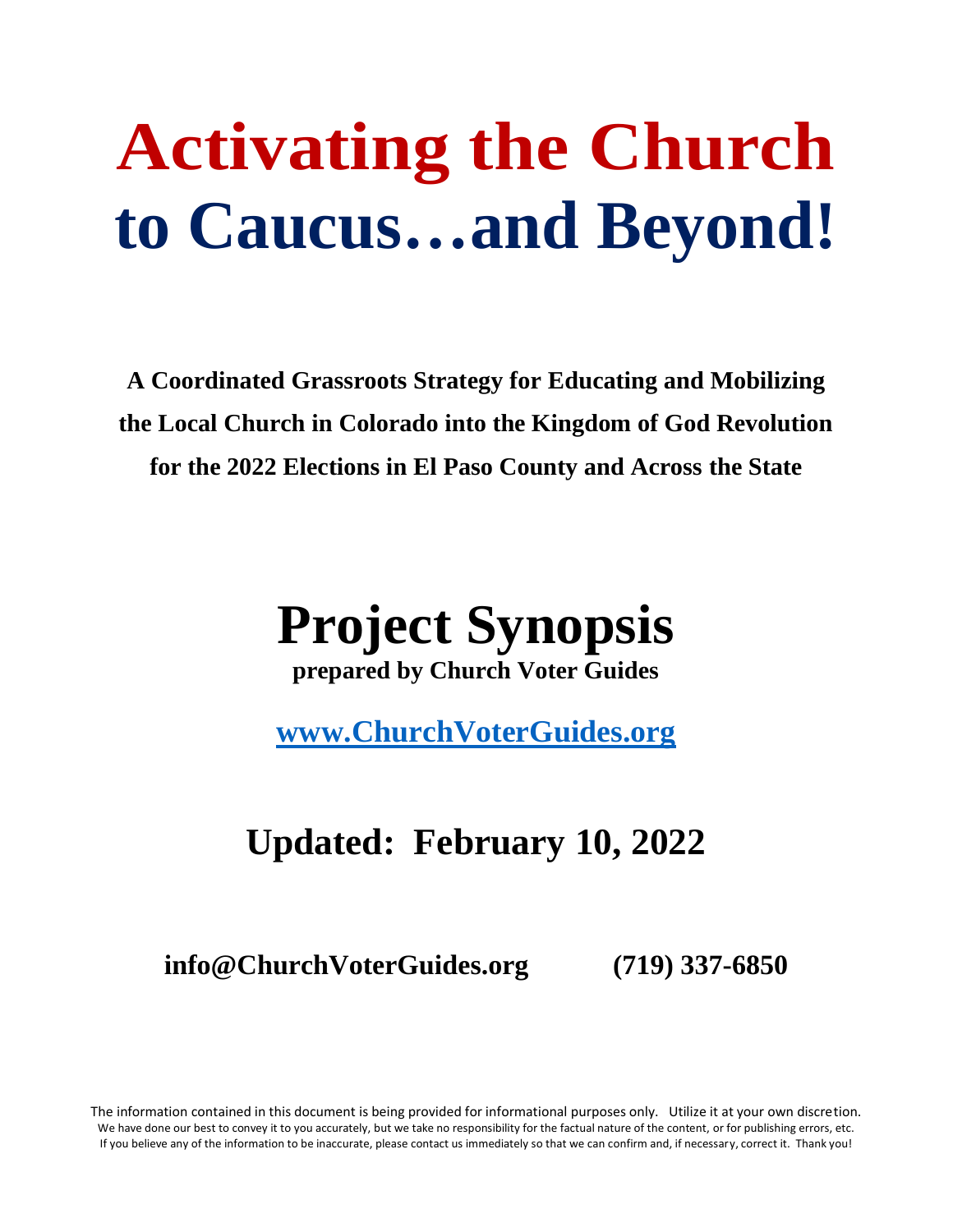## *"Consider this…*

# By end-of-day March  $I^{st}$ , *the 2022 Midterm Elections in Colorado may effectively be OVER!*

## *Unless:*

*The Church activates quickly, for such a time as this!!*

*We MUST organize a local, Church-led Political Ecosystem in every county throughout the state."*

### **Chaim Goldman**

**Director, Church Voter Guides**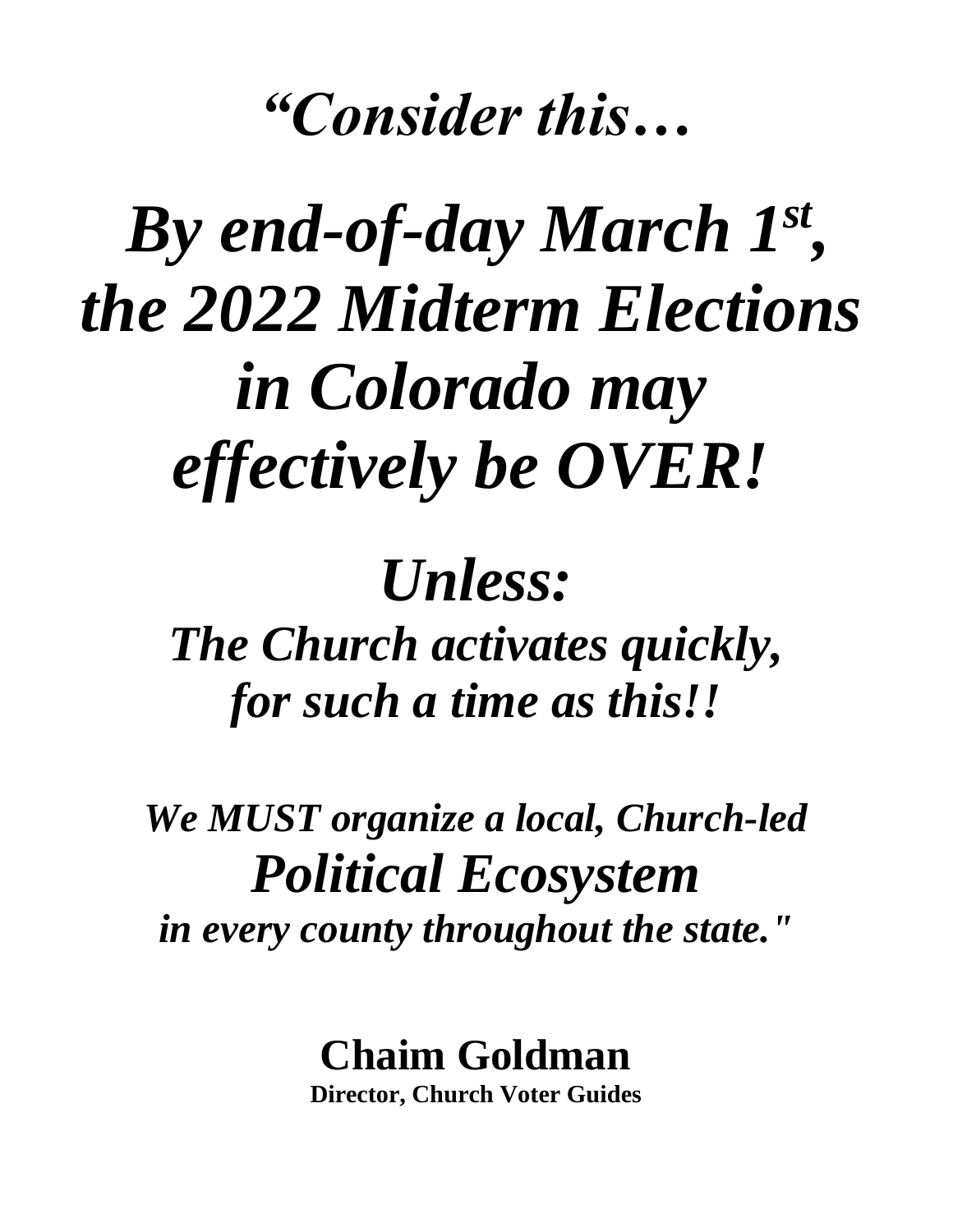## **Table of Contents**

# **Church Voter Guides: Primary Goals What is Caucus? Colorado 2022 Election Timeline Activating the Church to Caucus and Beyond 2022 Election Strategy Church Voter Guides: Volunteer Roles Immediate Call to Action**

**Caucus FAQs**

**Contact Information**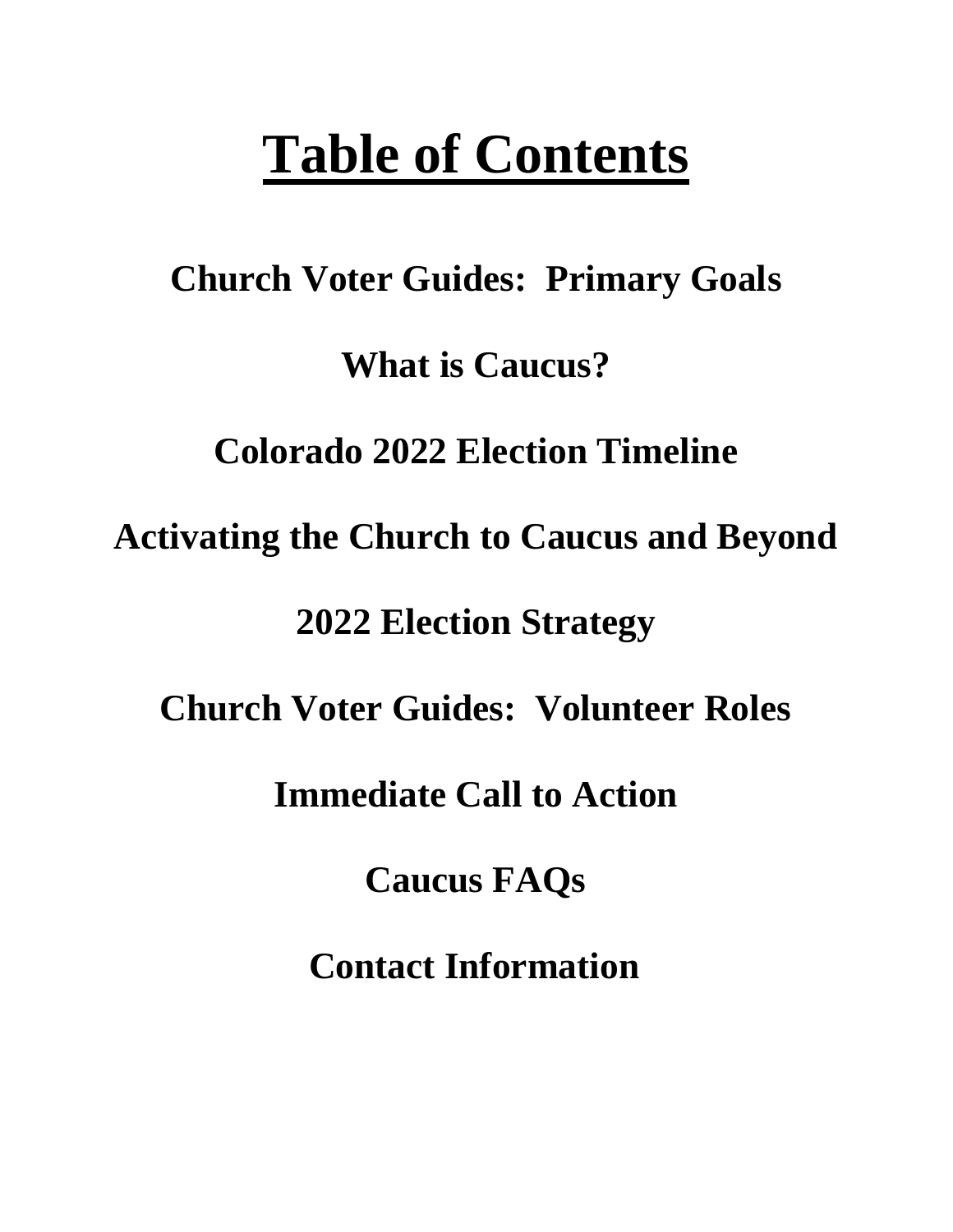### **Church Voter Guides: Primary Goals**

- **Activate the Church into local government participation in a "safe way" for pastors and members.**
- **Have candidates understand that they need to respect/heed/be accountable to the local Christian community.**
- **Inform the local Christian conservative voter and get out the vote.**
- **Motivate the local conservative media both to be more involved in getting out the vote, and in paying attention to the Christian voter.**
- **Empower everyone in the local community to be involved with the local elections in some fashion; to break their fear and activate them to take part in something bigger than themselves.**

*We accomplished and exceeded ALL these objectives during the 2021 School Board Elections in the Pikes Peak Region*



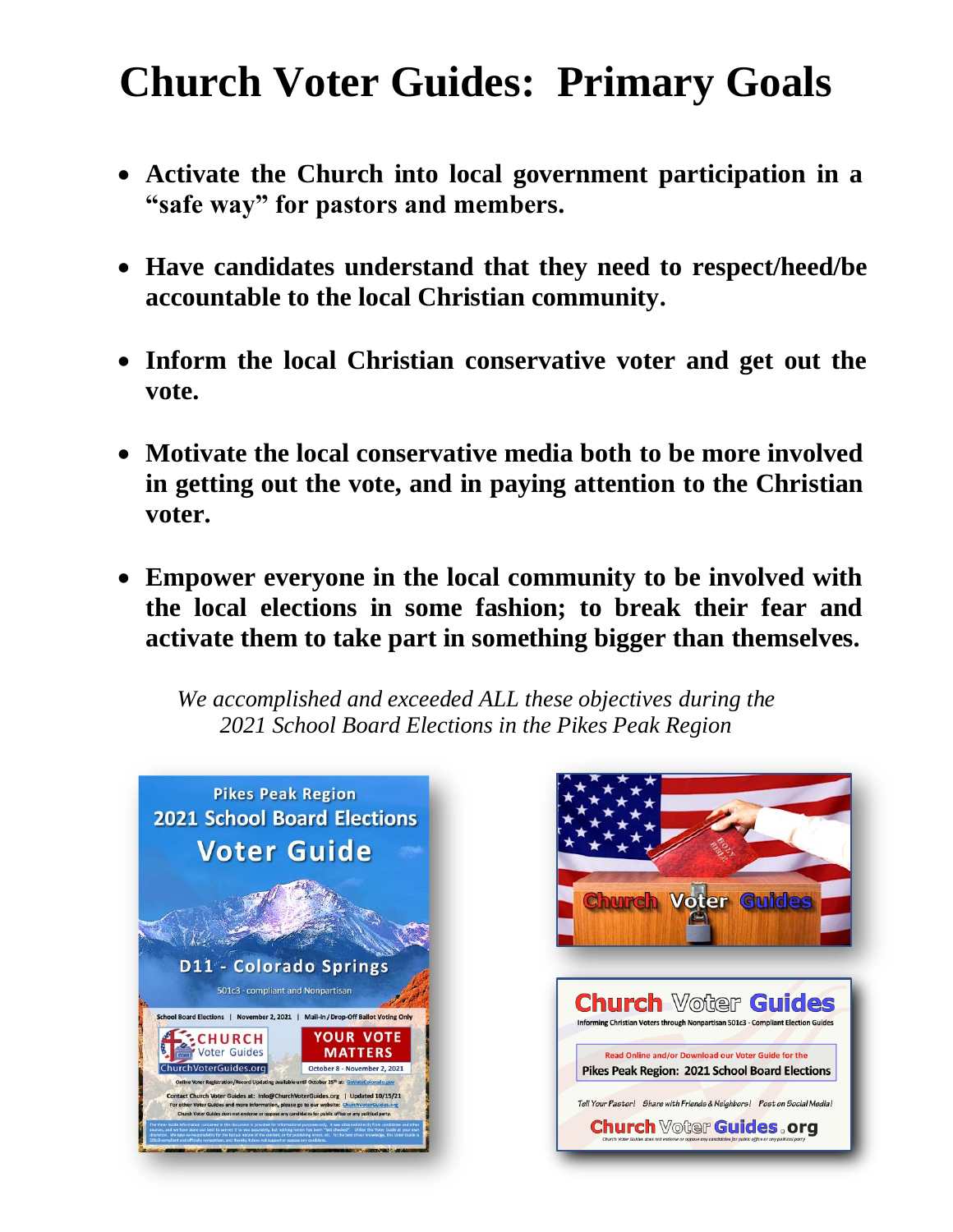# **What is Caucus?**

- The very first step in the legal procedure through which Colorado voters select candidates from the Republican and Democratic parties.
- A meeting of the local members of either the Republican or Democratic party to select delegates to county and state assemblies, where those delegates will then vote for candidates of that party to be placed on the primary election ballot.
- The most local form of representative government. In each electoral precinct, neighbors vote for neighbors to represent them at the party assemblies. Each precinct is comprised of approximately 1000 homes.
- As elected officials, delegates cannot be ignored by anyone, including the political party leadership. Only 13 US states have some form of Caucus system, and Colorado has a "pure caucus", probably the best in the nation. We can thank God and the Colorado Legislative Assembly of 1910 for giving us such a wonderful electoral system where all citizens can truly be represented from the very first stage of candidate elections.
- In 2022, Caucus will be held statewide on March 1st for the Republican Party (in person), March 5th for the Democratic Party (in person and virtual), local neighborhood Caucus locations for each party are still being finalized. County Assemblies will be held on March 19th, and the Republican State Assembly will be on April 9th. (Democratic State Assembly TBD)
- Think about how much a Delegate's vote counts: Not only are they one voter of just thousands (not millions), but they actually choose who everyone else gets to vote for in the primaries and beyond!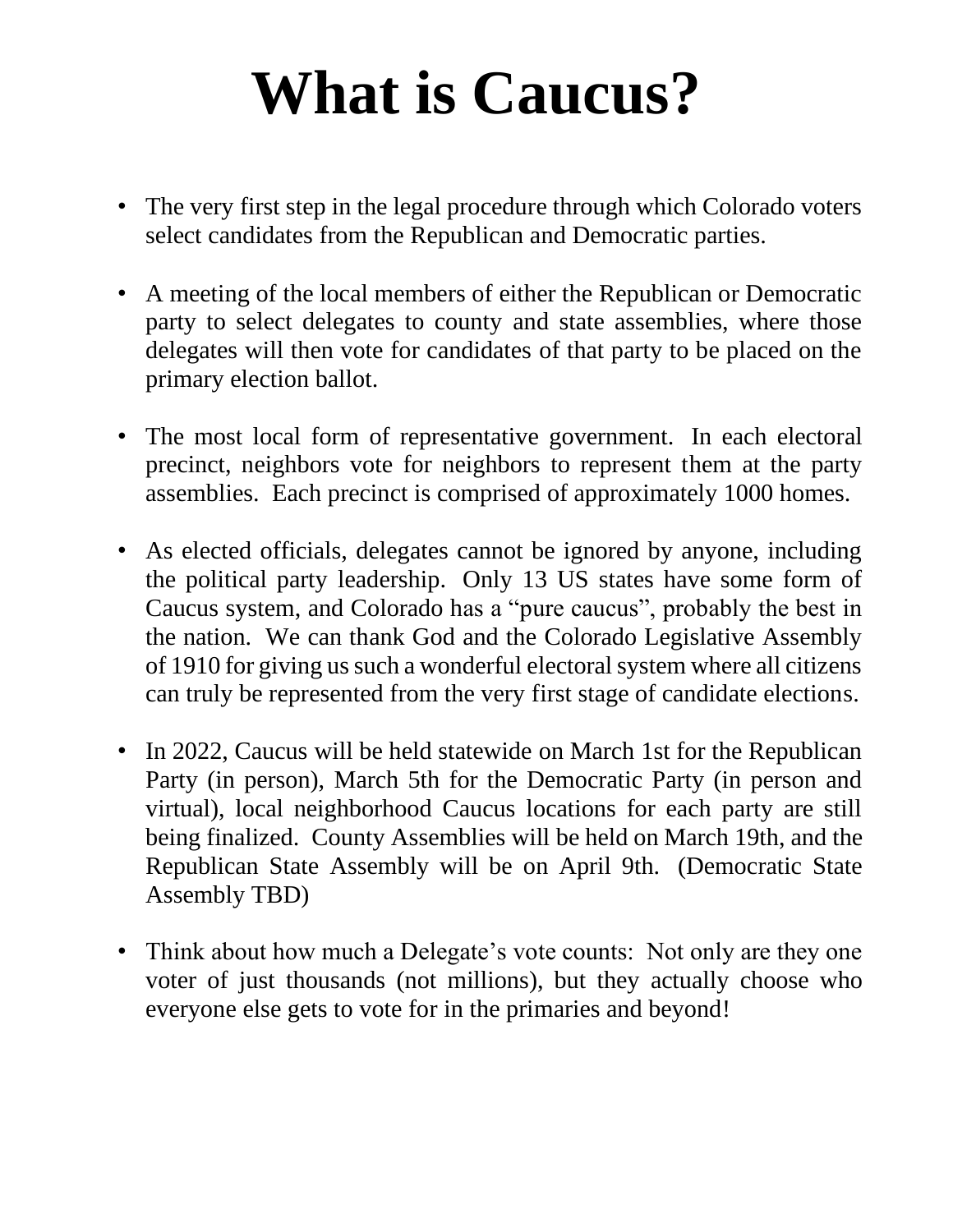### **Colorado 2022 Election Timeline**

**January 15:** Deadline to declare candidacy for State and County races

**January 18 – March 15:** Open/Close time to get on Primary ballot (by Assemblies and/or Petition signatures).

**February 7:** Deadline for citizens to be registered as a Republican or Democratic in order to vote in Caucus and be a Delegate (must reregister if moved since last election, or if registered as "independent").

**March 1:** Republican Party Caucus (statewide for each precinct), the most local form of legally elected official; get Christians out to take part as Delegate, or to at least vote.

March 1 - 5: Democratic Party Caucus (statewide for each precinct); get Christians out to take part as Delegate, or to at least vote (hybrid virtual and in-person meetings).

**March 1 – April 16:** Register to be an Election Judge (paid position) or Poll Watcher.

**March 19:** County Assemblies (for each county); all County Primary ballots decided by Delegates; offices voted on: State Senate, State House, Sheriff, County Commissioner, Clerk and Recorder, Coroner, Assessor, Surveyor, Treasurer; 30% to get on ballot, 71% to (possibly) avoid primaries (El Paso County Democratic Party planning virtual-only assembly).

**April 8/9:** Congressional and State Assembly, all Federal and State Primary ballots decided by Delegates; offices voted on: US Senate, US House, Governor, Sec. of State, Attorney General, Treasurer, State Board of Education, CU Regent (Democratic State Assembly virtual-only).

**June 6:** Ballots mailed to all Primary-eligible voters: Republican, Democratic, and Unaffiliated.

**June 28:** Primary Election; all registered Republican, Democratic, and Unaffiliated vote for those on the Primary ballots for Federal, State, and County offices.

**November 8:** General Election; all registered voters vote for those on the Primary ballots for Federal, State, and County offices.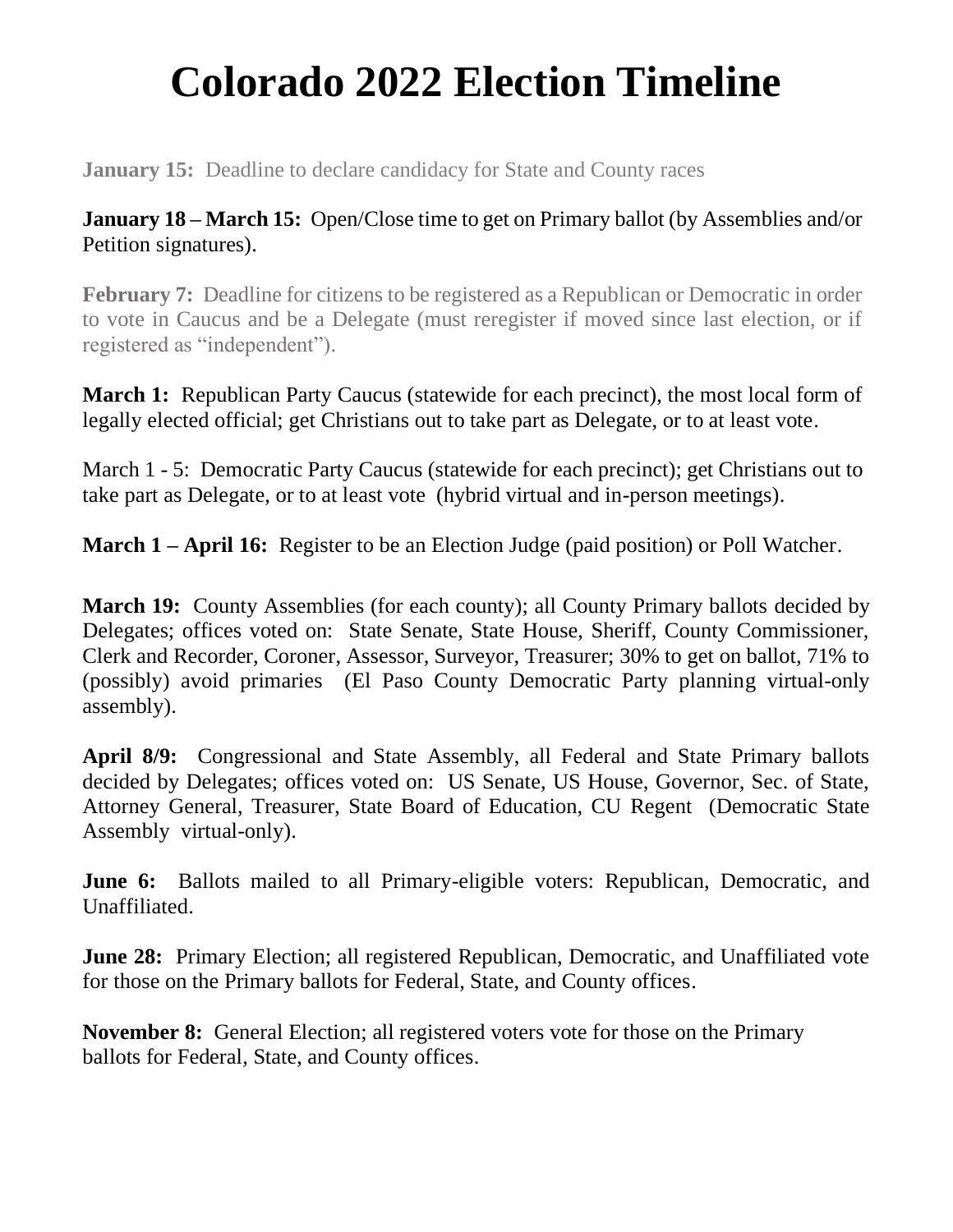### **Church Voter Guides Activating the (Colorado) Church to Caucus and Beyond…**

**Strategy:** Educate and Motivate the Church in El Paso County and across Colorado for Caucus, the County and State Assemblies, the Primary and General Elections, and beyond…

We must activate and integrate all of the following in order to create a powerful, holistic political ecosystem:

### **Pastors & Churches**

### **Caucus & Delegates**

**Voter Guides**

### **We the People**

**Networking**

### **Media**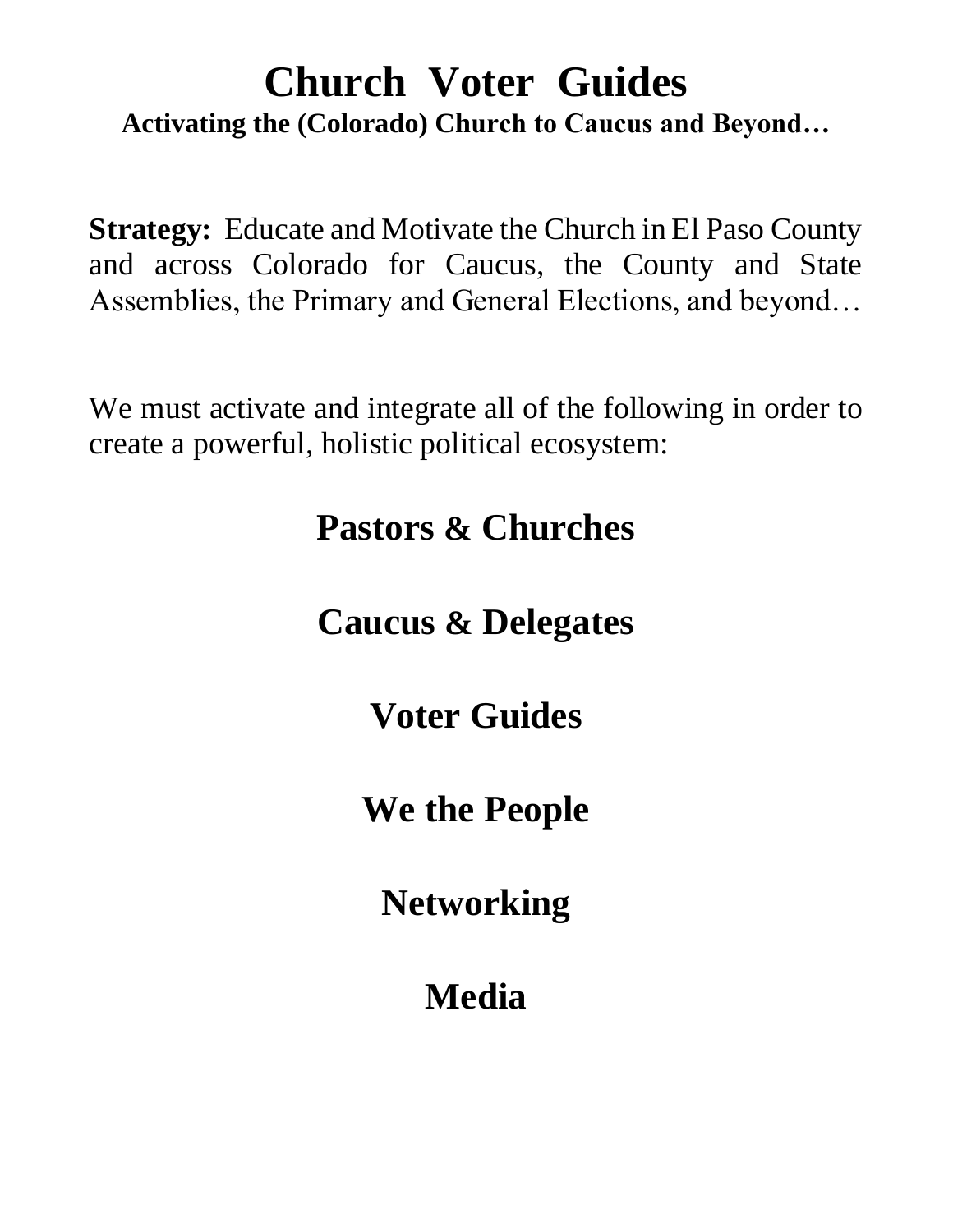## **"Activate the Church!" 2022 Election Strategy**

### **Crucial Action Benchmark Dates: Phase 1**

**Now to February 7:** Make sure you are officially registered as a Republican or Democrat

**Now to February 28:** Attend Caucus/Delegate training, and get the word out to as many Christians and Church/Christian networks as possible to get trained for and attend Caucus

**March 1/5:** Attend Caucus with as many other Christian neighbors as possible, vote for and become a county and state delegate

**Now to March 19:** Volunteer with Church Voter Guides to prepare Voter Guides for El Paso County and all other Colorado Counties holding elections to distribute to County Delegates beginning March  $11<sup>th</sup>$ 

**Now to April 9:** Volunteer with Church Voter Guides to prepare Voter Guides for all State and Federal elections to distribute to State Delegates beginning April 1st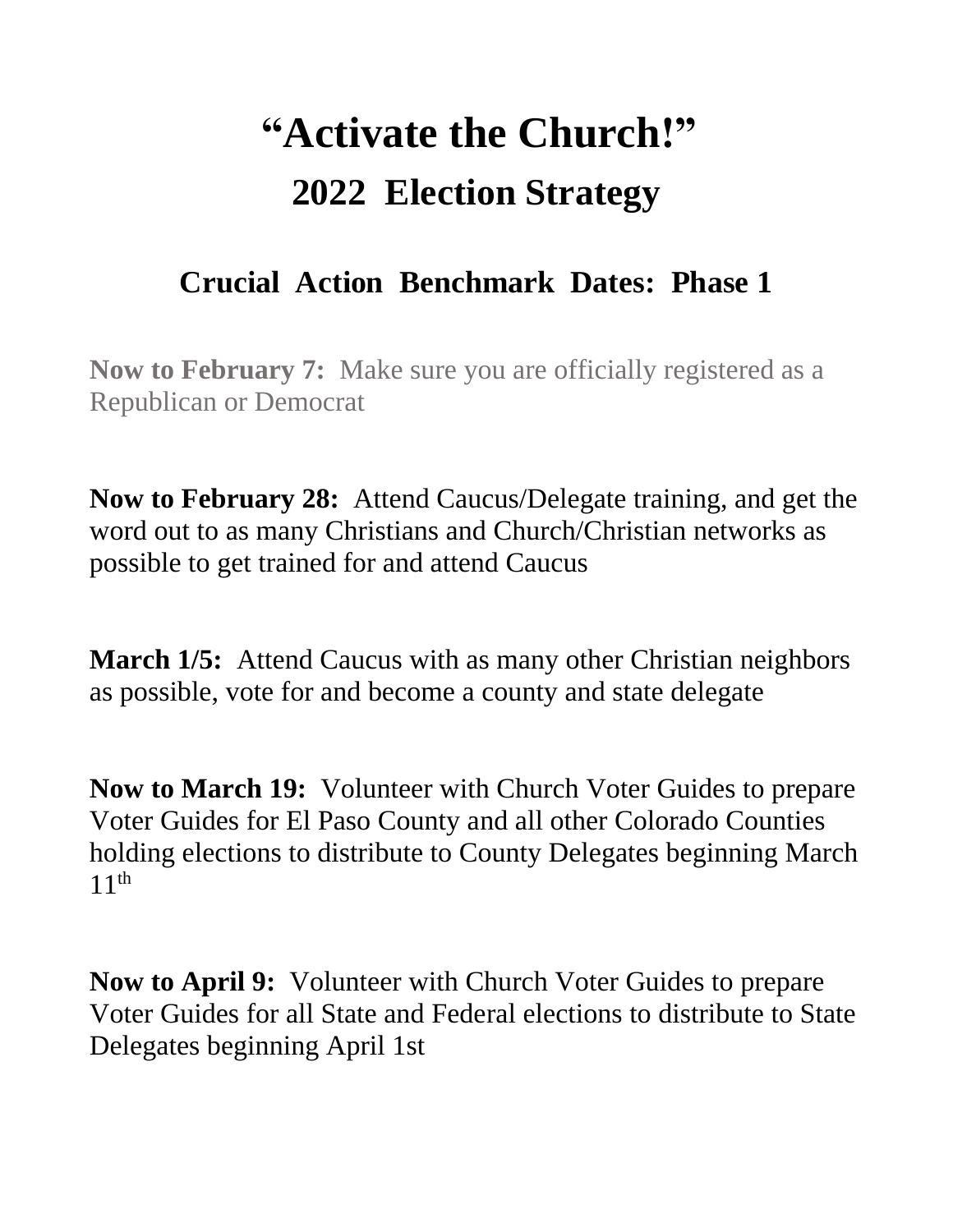**Church Voter Guides: Volunteer Roles**

- **Church Liaisons for each County**
- **Project Coordinator and Team for each County (church-based)**
- **Survey Question Committee for each Elected Office**
- **Candidate Liaisons for each County**
- **Delegate Liaisons for each County**
- **Graphic Designer**
- **Webmaster**
- **Donors / Fundraisers**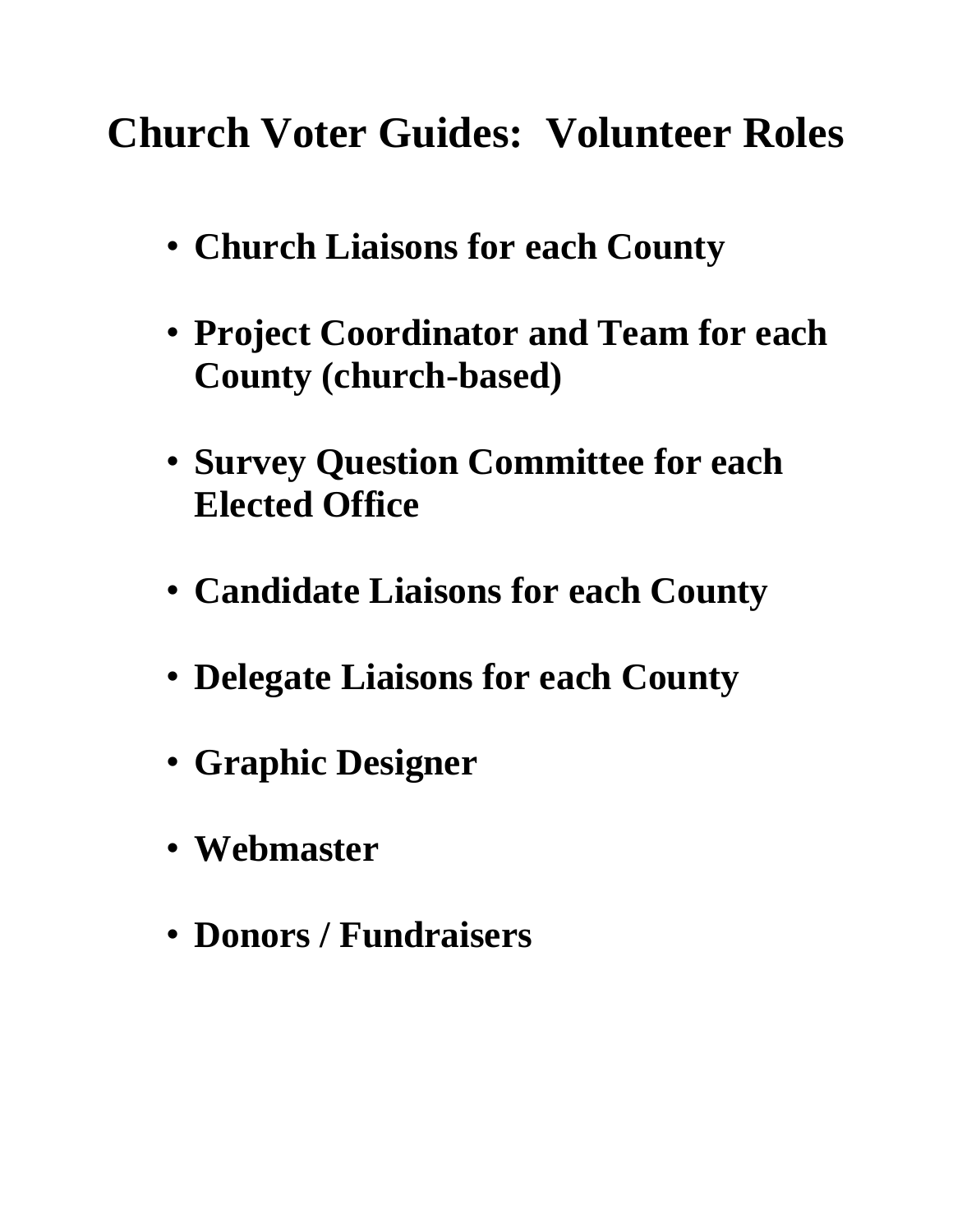### **Immediate Call to Action**

• **Make Sure You're Registered with a Political Party by February 7th:**

**[www.ColoradoSoS.gov](http://www.coloradosos.gov/) -> Elections & Voting -> Voters -> Find My Registration**

**or: <https://www.coloradosos.gov/voter/pages/pub/olvr/findVoterReg.xhtml>**

- **Get Caucus/Delegate Training**
- **Attend Caucus: Republican March 1, Democratic March 1-5**
- **Volunteer for Church Voter Guides:** info@ChurchVoterGuides.org
- **Donate:** Church Voter Guide Ministries (508c1A)
- **Spread the Word** (to individuals and networks)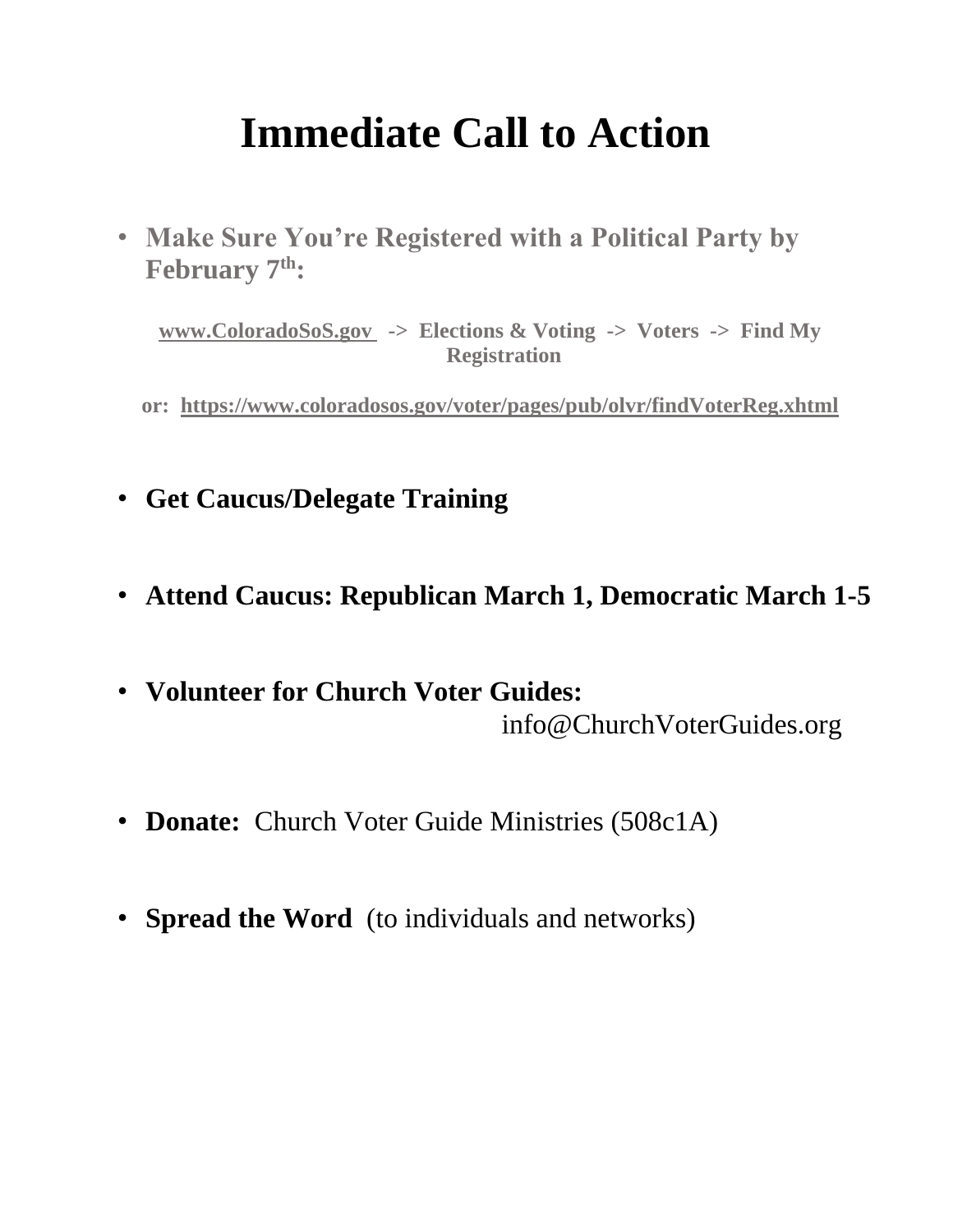### **Caucus FAQs**

Disclaimer: All of the information in these FAQs has been compiled from various sources and is for personal use and informational purposes only. We believe it is factual, but there may be errors, so please source elsewhere if this information is of critical importance. If you believe that any of this information in this or any section of this document is incorrect, please contact us at: [admin@ChurchVoterGuide.org](http://admin@churchvoterguide.org/) so that we can make any necessary corrections. Thank you!

#### **What is a Precinct Caucus?**

In the simplest terms, in Colorado Caucus is…

The very first step in the legal procedure through which Colorado voters select candidates from the Republican and Democratic parties.

A meeting of the local members of either the Republican or Democratic party to select delegates to county and state assemblies, where those delegates will then vote for candidates of that party to be placed on the primary election ballot. Caucuses are held in locations across Colorado and are open to the public.

The most local form of representative government. In each electoral precinct, neighbors vote for neighbors to represent them at the party assemblies. Each precinct is comprised of approximately 1000 homes.

As elected officials, delegates cannot be ignored by anyone, including the political party leadership. Only 13 US states have some form of Caucus system, and Colorado has a "pure caucus", probably the best in the nation. We can thank God and the Colorado Legislative Assembly of 1910 for giving us such a wonderful electoral system where all citizens can truly be represented from the very first stage of candidate elections.

In 2022, Caucus will be held statewide on March 1st for the Republican Party (in person), March 5th for the Democratic Party (in person and virtual), local neighborhood Caucus locations for each party are still being finalized. County Assemblies will be held on March 19th, and the Republican State Assembly will be on April 9th. (Democratic State Assembly TBD)

Think about how much a Delegate's vote counts: Not only are they one voter of just thousands (not millions), but they actually choose who everyone else gets to vote for in the primaries and beyond!

#### **Who should attend Caucus?**

Every registered Republican or Democratic who lives within the Precinct boundaries is eligible. Try and recruit like-minded people in your precinct to attend your caucus to fill the leader and delegate positions.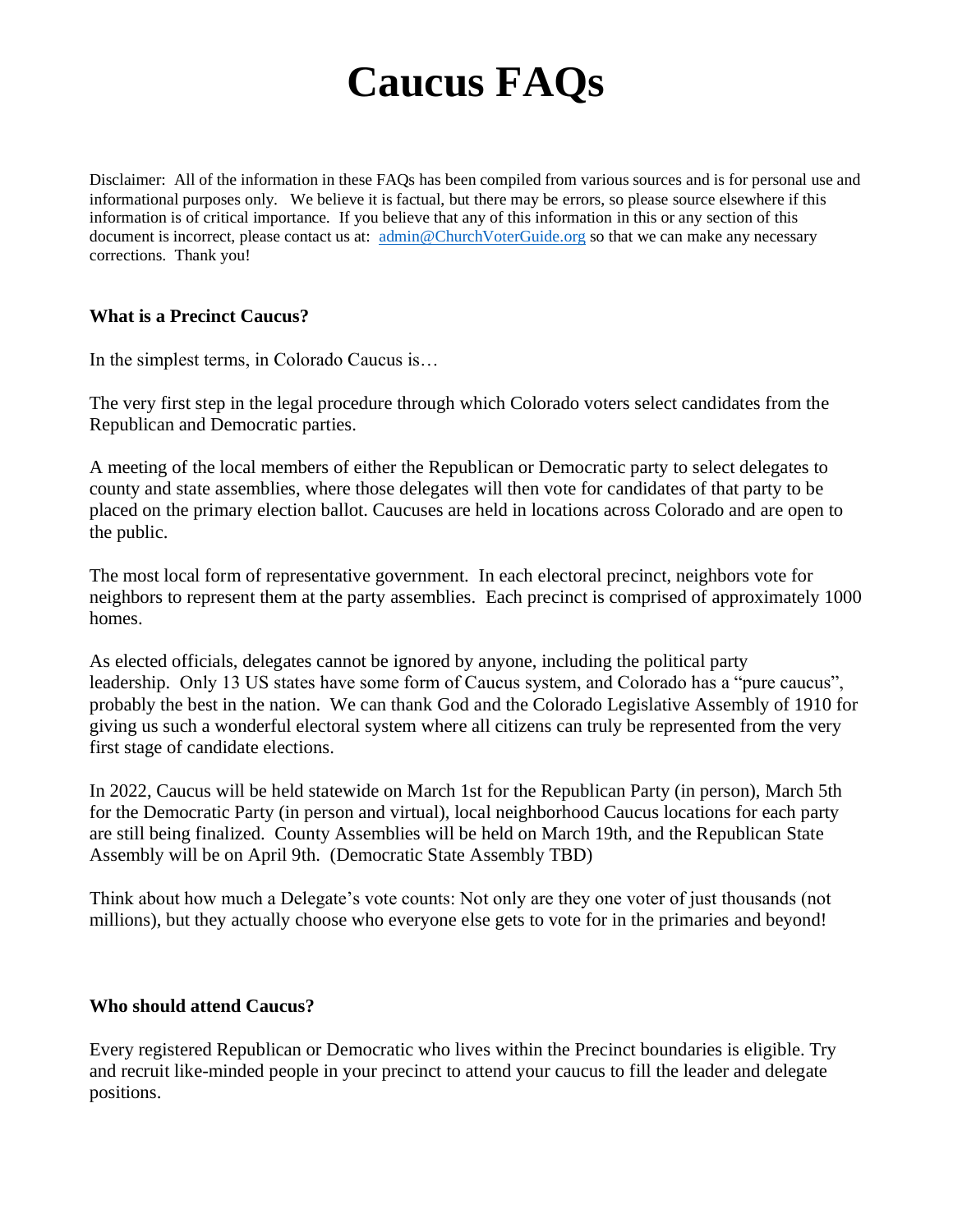#### **Who can vote in a Precinct Caucus?**

To be eligible to vote in a political party's precinct caucus a voter must be:

- A resident of the precinct for at least 22 days;
- Registered to vote no later than 22 days before the caucus; and
- Affiliated with the party holding the caucus for at least 22 days before the caucus.

Therefore, the deadline in 2022 to be registered with the Republican or Democratic party in order to eligible to vote in Caucus was February 7. So, if you are registered, then you can attend and vote. If you are not registered, then you can still attend and observe.

#### **Can unaffiliated voters participate in Precinct Caucuses?**

No. Although unaffiliated voters may vote in primary elections, they cannot participate in party Precinct Caucuses.

### **What is my electoral Precinct?**

Visit the Secretary of State website **[https://www.ColoradoSoS.gov](https://www.coloradosos.gov/)**, click on "Elections & Voting", then click on "Voters", then click on "Find My Registration" and provide your information.

Or simply go to: **<https://www.coloradosos.gov/voter/pages/pub/olvr/findVoterReg.xhtml>**

Once in your record, click the "County & District" tab to get your specific Precinct number.

#### **When are Precinct Caucuses held?**

Republican Caucuses are held on the first Tuesday in March, so March 1, 2022, and will be in-person in each location. For in-person location information for the Republican Caucus go to this link: **[https://caucus.cologop.org](https://caucus.cologop.org/)**

Democratic Caucus will be held over five days from March 1st – 5th and will be held either in-person, virtually, or hybrid. Please check this link for the Democratic Caucus info for each Colorado county: **<https://coloradodems.org/2022-caucus-assembly-locations>**

#### **Where are Precinct Caucuses located?**

The county central committee or executive committee of the political party is responsible for determining the time and place of the Caucus. Precinct Caucuses may be held in a public place or a private home that is open to the public during the caucus that is in or near the precinct. The location must be physically accessible to persons with disabilities and comply with the rules of the county central committee.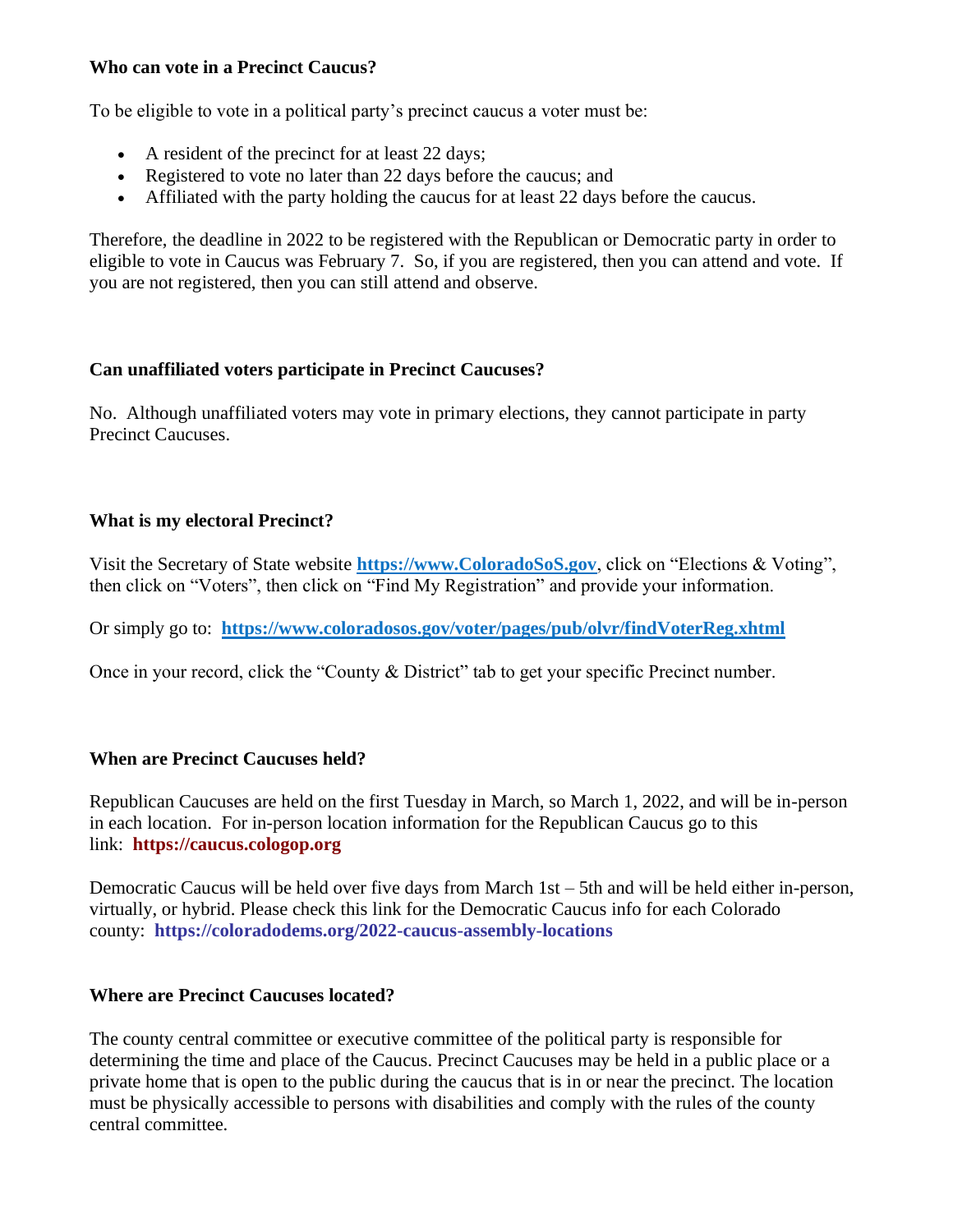Signs must be posted designating precinct caucus locations no later than 12 days before the caucus. The signs must state: "Precinct caucus place for precinct no.  $\cdot$ "

For in-person location information for the Republican Caucus go to this link: **[https://caucus.cologop.org](https://caucus.cologop.org/)**

For in-person and virtual locations for the Democratic Caucuses go to this link: **<https://coloradodems.org/2022-caucus-assembly-locations>**

#### **What happens at a Precinct Caucus?**

Caucus attendees elect officers who will be responsible for organizing political activities within the precinct. Caucus attendees also elect delegates and alternates to represent the precinct at the political party's county or district assembly, as well as for the state assembly.

#### **When are county assemblies, district assemblies, and state assemblies held?**

The county assembly is held no later than 25 days after the Precinct Caucuses.

The date of the district assembly is determined by the chairperson of the district committee, but happens after the county assemblies.

The state assembly is held after the district and county assemblies, but no later than 73 days before the June Primary Election.

#### **What happens at a county assembly, district assembly and state assembly?**

The county assembly is convened to designate county candidates for the primary election and to select delegates to the congressional district assemblies and the state assembly. The delegates also nominate candidates from their county for State Senate, State House, Sheriff, County Commissioner, Clerk and Recorder, Coroner, Assessor, Surveyor, and Treasurer.

The district assembly is then convened to designate district level delegates to the national convention. The delegates also nominate candidates for Congress, the Colorado General Assembly, the State Board of Education, the Board of Regents, and District Attorneys.

The purpose of the state assembly is to nominate candidates for statewide offices to the primary election ballot. During the assembly, delegates will also be elected to the national convention.

#### **What will be the roles of delegates and alternates at the various assemblies?**

County Delegates – These delegates will attend their county party assembly to elect primary election candidates for the following races in their party (if being held in their county in 2022): Sheriff, Clerk & Recorder, Treasurer, Assessor, Coroner, Surveyor and County Commissioners, and State Legislature offices including House District Reps and State Senators.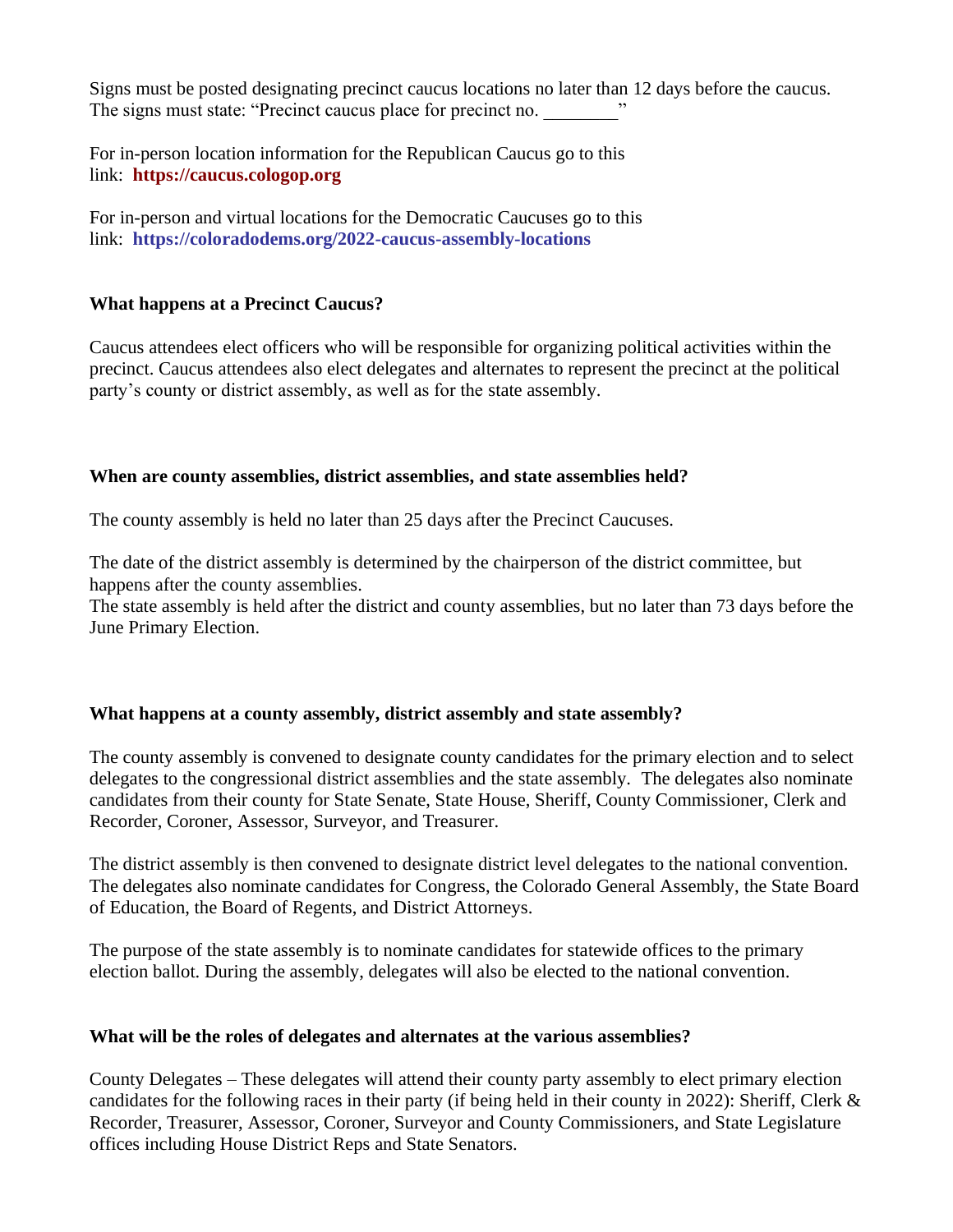State Delegates\* – These delegates will attend their Colorado party assembly to elect primary candidates for the following races in their party: Federal Senator, Governor, Secretary of State, Treasurer, Attorney General.

Congressional Delegates\* – These delegates will attend their Colorado party assembly to elect primary candidates for the following races in their party: Federal Congressman

Judicial Delegates\* – These delegates will attend their Colorado party assembly to elect primary candidates for the following races: District Attorney

\* Note: State, Congressional, and Judicial delegates & alternates are only elected from those first elected to County Assembly.

#### **How can I become a trained and certified election judge or poll watcher?**

Check with your county political party for Caucus/Delegate, Poll Judge, and other election-related training.

**For online on-demand Caucus training, check the Church Voter Guide website at: www.ChurchVoterGuide.org/Caucus-Training**

#### **Where do I Caucus if I moved within 22 days before my party's Caucus?**

In this instance, you may only participate in your party's Caucus at your old address. However, you will not be eligible to be elected as a delegate or committee person.

#### **Can I participate if I turned 18 or became a citizen less than 22 days before my party's Caucus?**

Yes. Anyone who turns 18 or becomes a naturalized citizen less than 22 days before their party's caucus may still participate, if they are a registered member of the Democratic or Republican party.

In addition, a pre-registrant who is 17 years of age on the date of a Caucus and who will be 18 years of age on the date of the next general election may vote at the caucus.